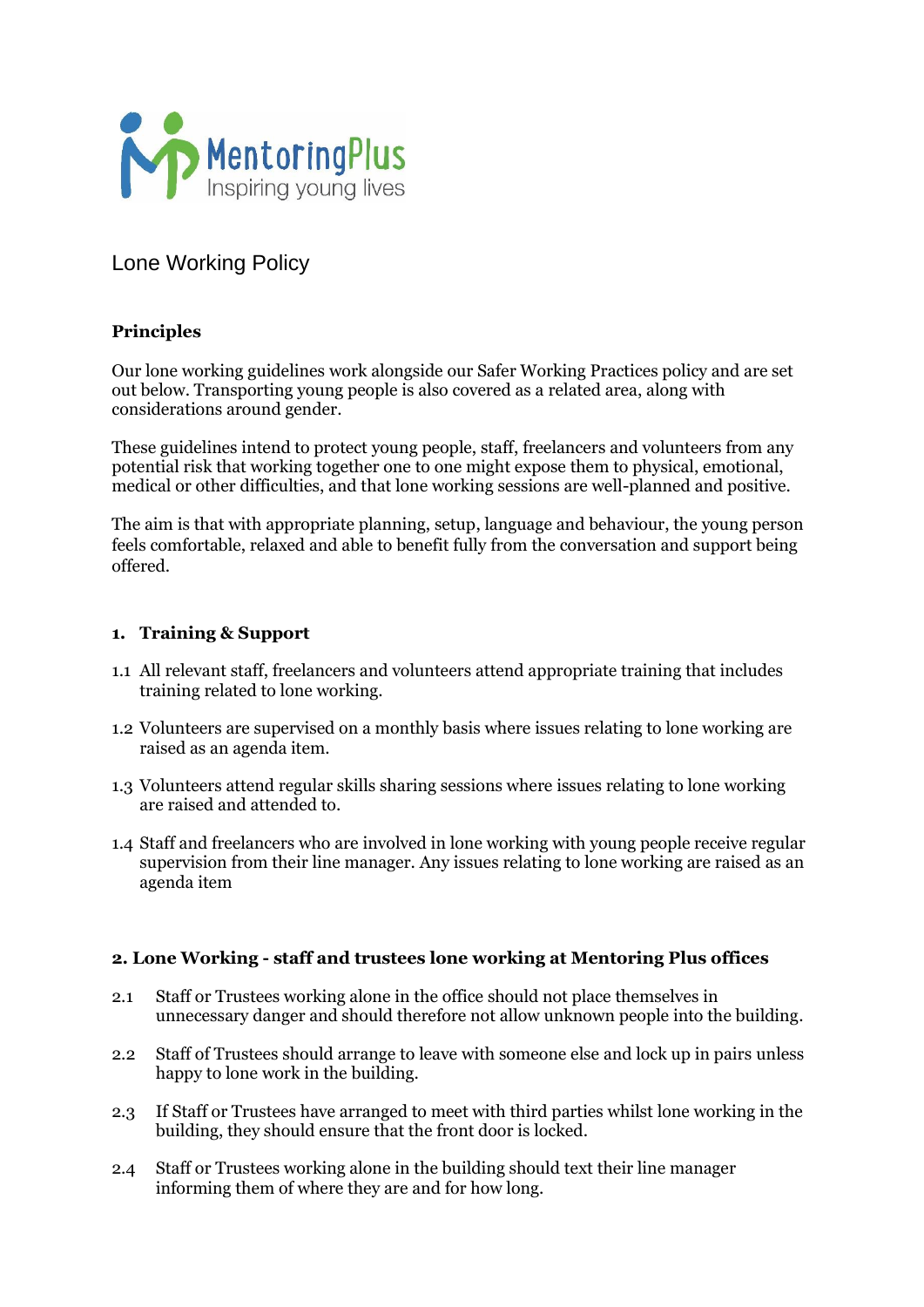## **3. Matching adults with children and young people**

- 3.1 All our work is based on the principle that young people actively consent to participate in the project, and help choose the plans for individual sessions. Young people who positively choose to participate in a mentoring matching, session or activity and see the benefits of their involvement are much less likely to feel disempowered, at risk or motivated to make a malicious allegation.
- 3.2 If a young person is to be matched with an adult of another gender for a long-term mentoring relationship, both must give informed consent and so must the parent/carer. There should be good reasons why a mentor/practitioner of one gender is seen as the best option for a mentee of another gender, and these should be explained and agreed to in ways appropriate to the young person's age and needs.
- 3.3 If the young person is identified to be at higher risk or has increased sensitivity due to age, circumstances or history [e.g. risk of CSE], 1-1 work with a professional of the opposite gender should only be undertaken with the prior agreement of the Head of Practice, who will evaluate and record whether the apparent benefits outweigh the additional risks and what mitigation measures have been taken.

#### **4. Risk assessment**

- 4.1 Staff, freelancers and volunteers obtain appropriate background knowledge of the young person in advance of the initial session. This includes writing their personal risk assessment. The process of risk assessing each young person involves: gathering information from referrer, parent/carer and other services working with the YP, writing the document, having it signed off by the relevant safeguarding lead and uploading to CLOG. Risk assessments are dynamic documents that must be amended when pertinent information is gathered. Practitioners are to update CLOG with any medical emergencies and add to the Risk tab.
- 4.2 Where a young person is 18+, Mentoring Plus must gather information relating to emergency contacts and self consents (photo consent, consent to be mentored etc). Where a young person turns 18 during their time on a mentoring programme, Mentoring Plus will offer the opportunity to provide refreshed information and consents as outlined above.
- 4.3 This risk assessment is applied when planning for a session with a young person, in the choices made, consents sought and preparation for meeting the young person's needs throughout the session. If longer or high-risk activities are planned, this is shared in advance with the relevant MP practitioner and advice followed.

#### **5. Safe settings**

- 5.1 Unusually for an organisation working with children and young people, the work of Mentoring Plus requires some degree of one-to-one working to allow the child to talk openly about sensitive issues. For the protection of children and adults, the settings chosen and behaviours adopted must be carefully considered.
- 5.2 Staff, freelancers and volunteers are trained to choose public areas such as cafes instead of secluded or remote meeting places. They only meet a child or young person for the purpose of mentoring, or Mentoring Plus purposes such as fundraising activities agreed in advance. This is only with the knowledge and consent of Mentoring Plus and parents/carers.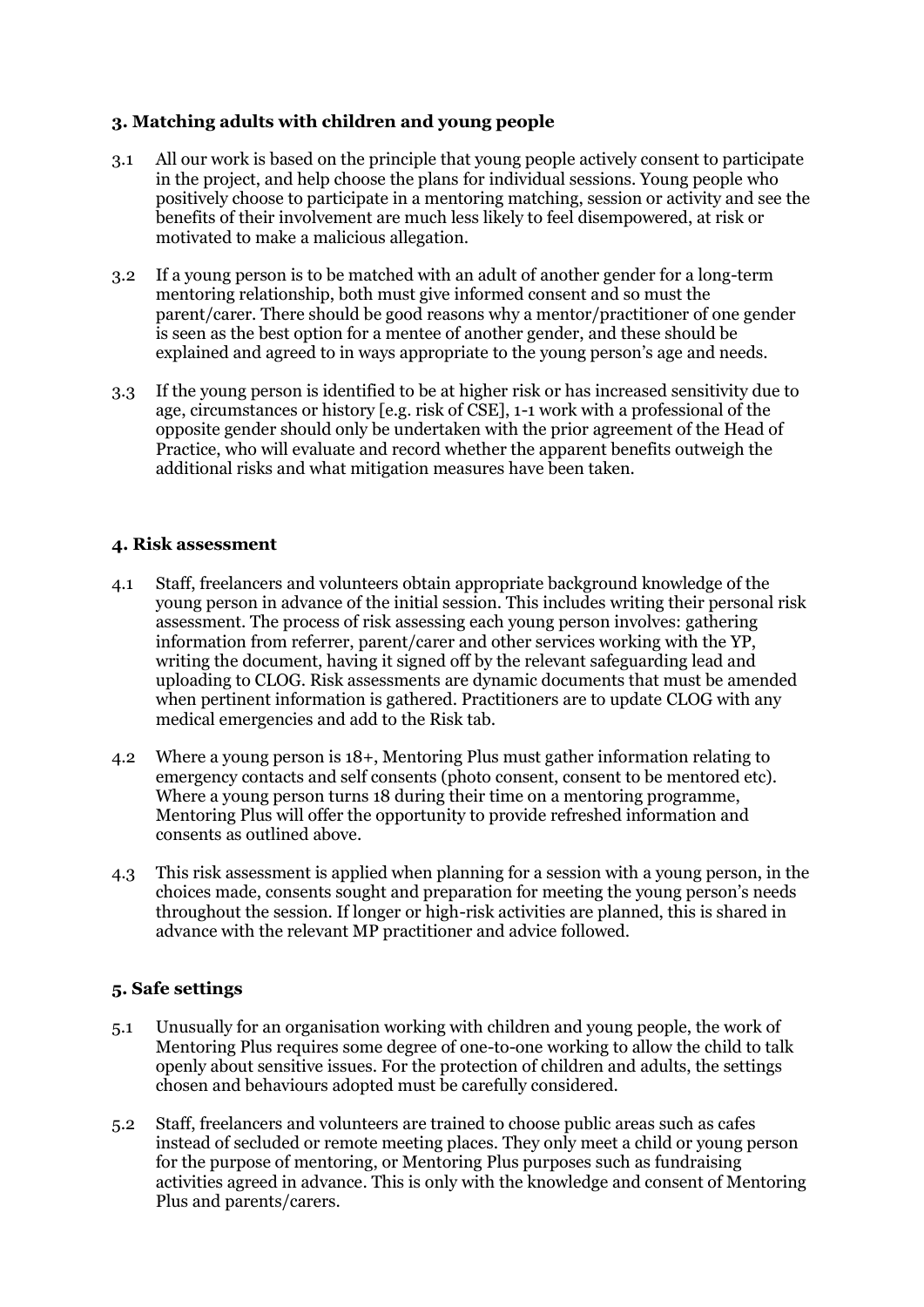- 5.3 Sessions should not be for extensive lengths of time. We recommend a session per week of no longer than 3 hours. For longer sessions or with greater regularity this must be agreed with the relevant practitioner.
- 5.4 When meeting in a setting such as a school, staff, freelancers and volunteers ensure that other staff are aware of their meeting, its purpose and duration. Rooms offering privacy from being overheard but where individuals are visible to others e.g. through glass doors, are always used where possible.
- 5.5 When meeting a young person in a school to take off the premises for a mentoring session; they must always be signed out and back in on their return. If the school do not provide this system the member of staff should provide written proof of taking them out and returning, themselves.

#### **6. Planning and communication**

- 6.1 When lone working, staff, freelancers and volunteers ensure they have a charged mobile phone with them at all times and they are aware of the following contact numbers - project office, project staff mobiles, out of hours number. If a mentor has not seen a parent/carer at time of collection they are to send a text to state that the young person has been collected (this could be in the case of a young person being collected directly from school). In the case of all collections from school, the young person will be explicitly signed out and signed back in on return.
- 6.2 When lone working, staff, freelancers and volunteers ensure that if/when they meet a young person and the parent/carer is not present, they or a Mentoring Plus representative (e.g. practitioner) sends a text message to the parent/carer to inform them of collection and estimated time of return.
- 6.3 If a young person does not keep an appointment the member of staff, freelancer or volunteer who had arranged to meet them must contact the parent/carer/emergency contact (in the case of 18+) and practitioner, where relevant, to say they have not met.
- 6.4 All lone working activities undertaken must be age-appropriate and meet requirements outlined in the Health & Safety Policy. Any exceptions to this are agreed and risk assessed in advance with the Director or designated deputy. It is the responsibility of staff / volunteers to ensure that they and the young person have appropriate clothing, food, drink or equipment for any activities undertaken. Any incidents or accidents must be reported in accordance with our Health & Safety Policy.

#### **7. Unsafe behaviour**

- 7.1 Staff, freelancers and volunteers will not engage in lone work if either party is under the influence of drugs, alcohol or energy drinks. If the young person appears to be under the influence during the session, the adult ends it immediately and ensures the young person is safely returned home in the most appropriate manner.
- 7.2 If staff, freelancers or mentors become aware a young person has an article that could constitute a weapon, they must follow the instructions as listed in appendix 1.
- 7.3 If the young person behaves inappropriately in a way likely to expose themselves, staff, freelancers, volunteers or third parties to offence or harm, the adult must inform Mentoring Plus immediately by phone and take their instructions.
- 7.4 If during a lone working session a child or young person makes any allegations about the adult present or another Mentoring Plus volunteer, freelancer or staff member, the adult must ensure the young person is safely returned home in the most appropriate manner and then immediately informs the Director or designated deputy.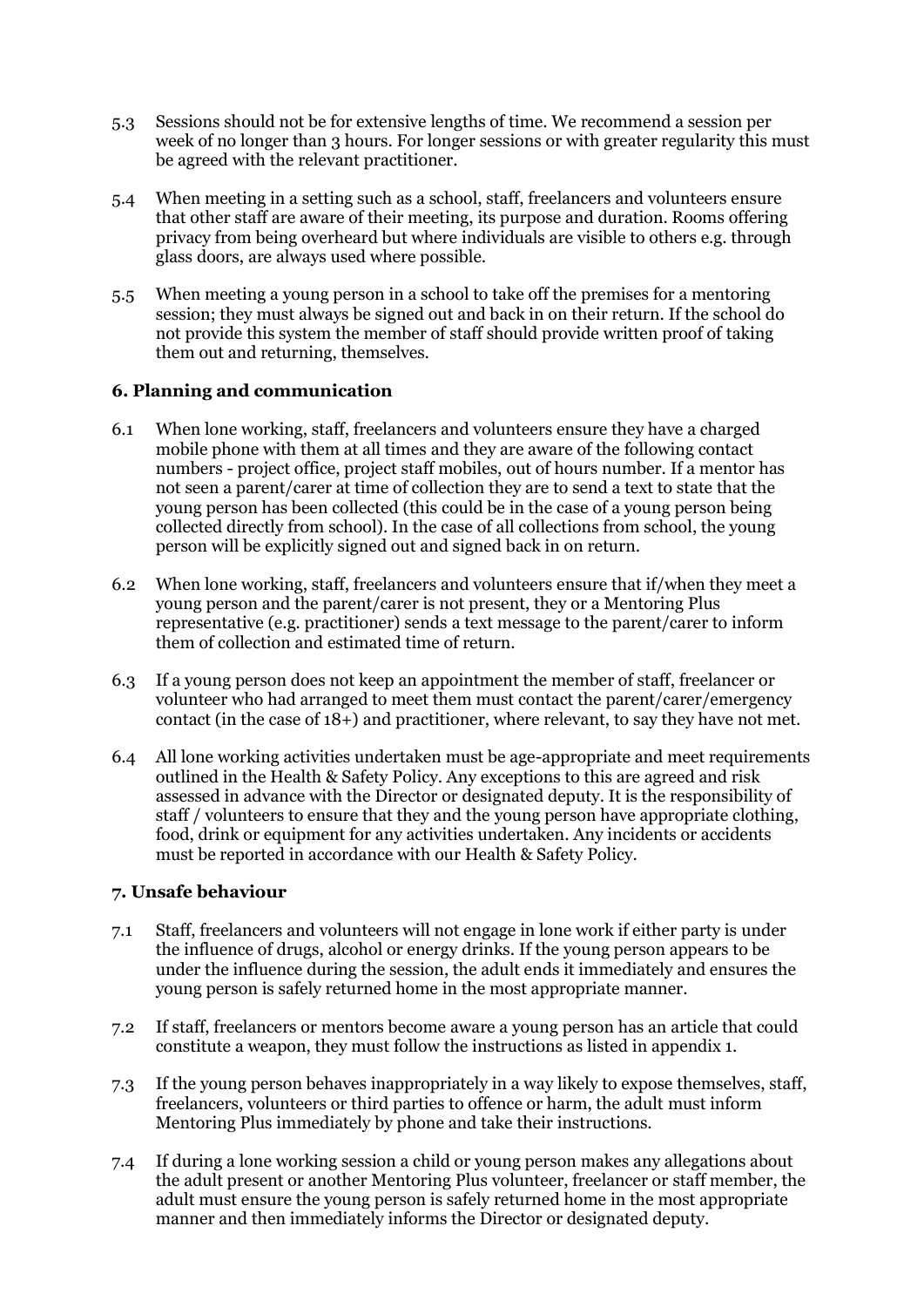## **8. Home visits**

- 8.1 No home visits should be made other than necessary to carry out mentoring, family support or Mentoring Plus purposes (such as fundraising events arranged in advance). Visits are never without prior arrangement with the family, and are always recorded. Staff, freelancers and volunteers must never remain alone with the young person in their home, or visit private areas such as a bedroom.
- 8.2 Mentoring Plus assesses and mitigates any risk to staff, freelancers or volunteers of visiting the young person's home prior to such an arrangement being made.
- 8.3 Where staff, freelancers or volunteers have an arrangement to visit a young person in their home the following aspects must be considered whilst undertaking mentoring; and the interventions to utilise in anticipation of or response to risks:
	- Mentor to read and discuss  $M+$  lone working policy with supervisor
	- Leave the home if feeling unsafe
	- Leave the home if family become aggressive towards you or each other
	- If necessary, call the police when safe to do so
	- Text supervisor upon entering the home and when leaving the home. Text danger word "red" to supervisor and emergency number if too unsafe to call, as an urgent need for help – Supervisor/holder of emergency number to call the police if word received.
	- Mentor to discuss boundaries re behaviour at first opportunity, eg no smoking around mentor and vice versa and any sign of aggression whether direct or indirect will terminate the session
	- If behaviour of mentee or family members is deemed irrational leave the premises and contact supervisor/emergency number
	- Ensure mobile phone is available and charged, with reception
	- Mentor to surrender own property if threatened
	- Thorough note taking of incidents by mentor post session
	- Leave personal property (except mobile phone) in boot of car prior to entering premises unless you have a good relationship/trust with the family
- 8.4 If a child or young person becomes distressed or angry in a lone working situation, this must immediately be reported to the Director or designated deputy who will take appropriate risk assessment action.

## **9. Transporting children and young people**

9.1 Car journeys are an example of a setting which may unavoidably require a secluded one-to-one situation. These should be undertaken only with a specific purpose relevant to the work of the charity, by prior arrangement and with the permission of the young person and their parent/carer.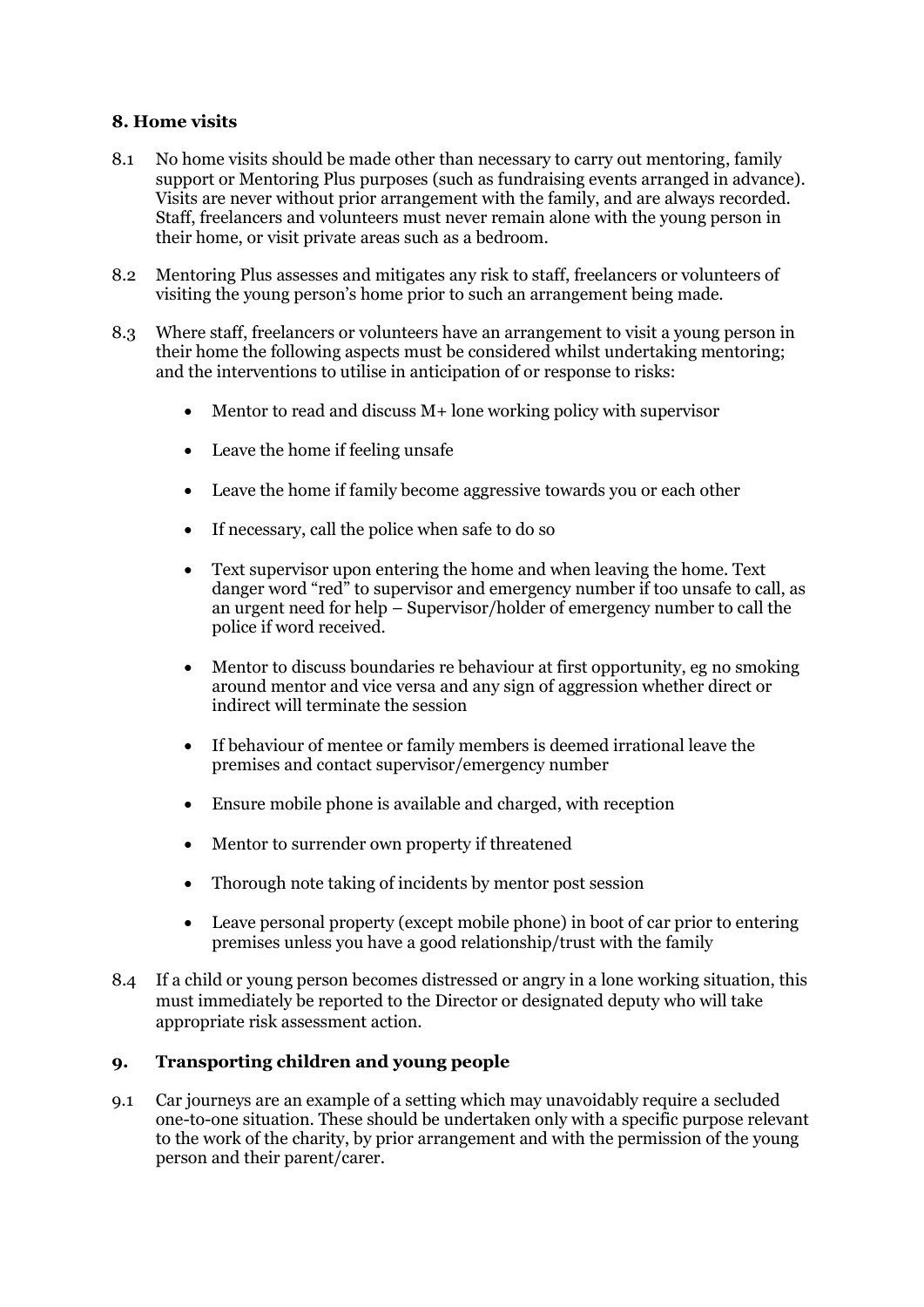- 9.2 In the case of a child or young person urgently needing a lift without prior arrangement, the journey and the reason for it should be immediately reported to the charity and parent/carer.
- 9.3 Adults who use their own vehicles for transporting children must ensure that the vehicle is roadworthy, appropriately insured\*, that the maximum capacity is not exceeded, and that they are fit to drive. The driver is legally responsible for ensuring all passengers wear seat belts and that younger / shorter children use car seats where required under current legislation\*\*.
- 9.4 Where adults transport children in a vehicle which requires a specialist license/insurance e.g. PCV or LGV6, staff must have an appropriate licence and insurance to drive such a vehicle.
- 9.5 If behaviour by a young person is sufficiently inappropriate to be putting staff, freelancers, volunteers or other passengers at risk whilst driving, the driver should park the car at the first safe opportunity, take the keys out of the car, and step out of the car in order to call project staff and take their instructions.
- 9.6 Staff, freelancers and volunteers will not normally be asked to drive more than 80 miles or for more than 3 hours in any one day in the supporting or collecting of young people. Driving in excess of this requires the prior agreement of the appropriate senior practitioner.
- 9.7 Only staff can transport more than one young person to and from group sessions. Under these circumstances staff may drive a maximum of three young people. If a car can accommodate more e.g. a 7-seater, an additional adult must also be present throughout the time the young people are being transported. A volunteer can transport more than one child only with prior arrangement and under exceptional circumstances.
- 9.8 Adults transporting young people must drive according to the law and model good behaviour as a road user.

*\* We are advised that most motor insurers will consider driving a young person as part of a voluntary arrangement falls under social, domestic and pleasure, provided that driving is not described as the main purpose of volunteering and they are not paid for driving other than to reclaim costs. Volunteers should check with that this is the case with their insurance provider.*

*\*\*Currently a child must use a booster seat until they are 12 years old or 135cm in height, whichever comes first, but check for any updates - [https://www.gov.uk/child](https://www.gov.uk/child-car-seats-the-rules/using-a-child-car-seat-or-booster-seat)[car-seats-the-rules/using-a-child-car-seat-or-booster-seat](https://www.gov.uk/child-car-seats-the-rules/using-a-child-car-seat-or-booster-seat)*

- 9.9 Alongside the rules above, professionals must give special consideration to driving young people who identify as being of another gender. As above, the young person must be supported to understand why a plan to be driven by an individual adult is being proposed and to express how they feel about it without pressure or recrimination, and time must be allowed for this process.
- 9.10 A young person should never be required to be driven 1-1 by an adult of another gender they have not met before. If this is ever necessary in an emergency, e.g. another driver is incapacitated, express consent should be obtained in advance by phone or text from the parent/carer, and the circumstances recorded on CLOG.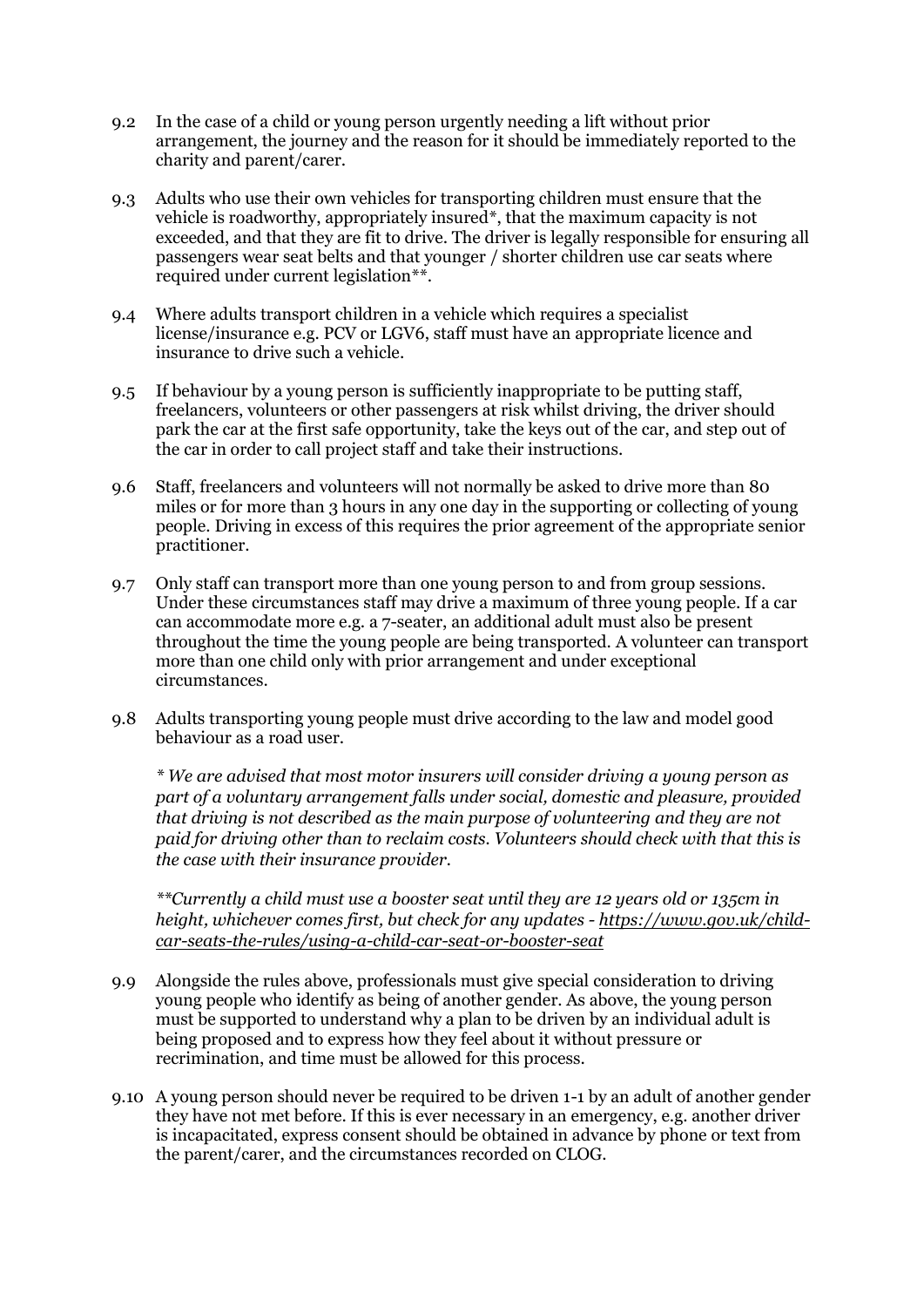- 9.11 The normal parent/carer consent process applies to a male professional driving a female mentee. The circumstances should be made clear and time allowed for discussing measures taken to ensure that the young person feels safe and comfortable.
- 9.12 In addition to normal procedures for safely driving young people 1-1, where an adult male is driving a female young person, they should also:
	- double check before setting off that the young person is still happy to make the journey
	- ask the young person where they prefer to sit in the car, front or back [the back seat **must** be used for social distancing while Covid-19 restrictions remain]
	- plan carefully in advance for avoiding any undue physical proximity [e.g. not leaving items in the glove compartment and having to lean over to reach them; not sharing bags of sweets; the YP having access to their own bag, etc]
	- discuss the route that will be taken and how long it is anticipated it will take
	- give the young person chance to influence their in-car environment e.g. temperature setting, windows open, music choice
	- allow the young person to use their phone during the journey, including using headphones, if they prefer
	- all of the above must be handled in a low-key and calm way without giving undue suggestion that they are measures to reduce personal risk, which might otherwise have the opposite effect.
- 9.13 For frequent journeys and/or higher risk young people, additional measures may be considered to protect both adult and child such as installing an in-car dashcam. Where this is used, the young person and parent/carer should be made aware that it is recording in order to maximise car safety, again without over-emphasising the potential for personal risk. Recordings made and saved must be shared immediately with Mentoring Plus and are subject to our Data Protection Policy.

## **10. Collecting and returning children to/from home**

- 10.1 By law there is no set age for leaving children home alone. The law states that you shouldn't leave a child alone if they will be at risk. Deciding what constitutes as risk is left to parents'/carers' discretion.
- 10.2 However, under the Children and Young Persons (England and Wales) Act 1933, the Children and Young Persons (Scotland) Act 1937 and the Children and Young Persons (Northern Ireland) Act 1968 parents and carers can be prosecuted for neglect; they can be fined or sent to prison if they are judged to have placed a child at risk of harm by leaving them home alone
- 10.3 The NSPCC outlines the following guidelines, which Mentoring Plus have used to define our approach:
	- Babies, toddlers and very young children should never be left alone
	- Children under the age of 12 are rarely mature enough to cope in an emergency and should not be left at home alone for a long period of time
	- Children under the age of 16 should not be left alone overnight
	- Parents and carers can be prosecuted for neglect if it is judged that they placed a child at risk by leaving them at home alone
	- A child should never be left at home alone if they do not feel comfortable with this, regardless of their age
	- If a child has additional needs, these should be considered when leaving them at home alone or with an older sibling
	- When leaving a younger child with an older sibling think about what may happen if they were to have a falling out - would they both be safe?